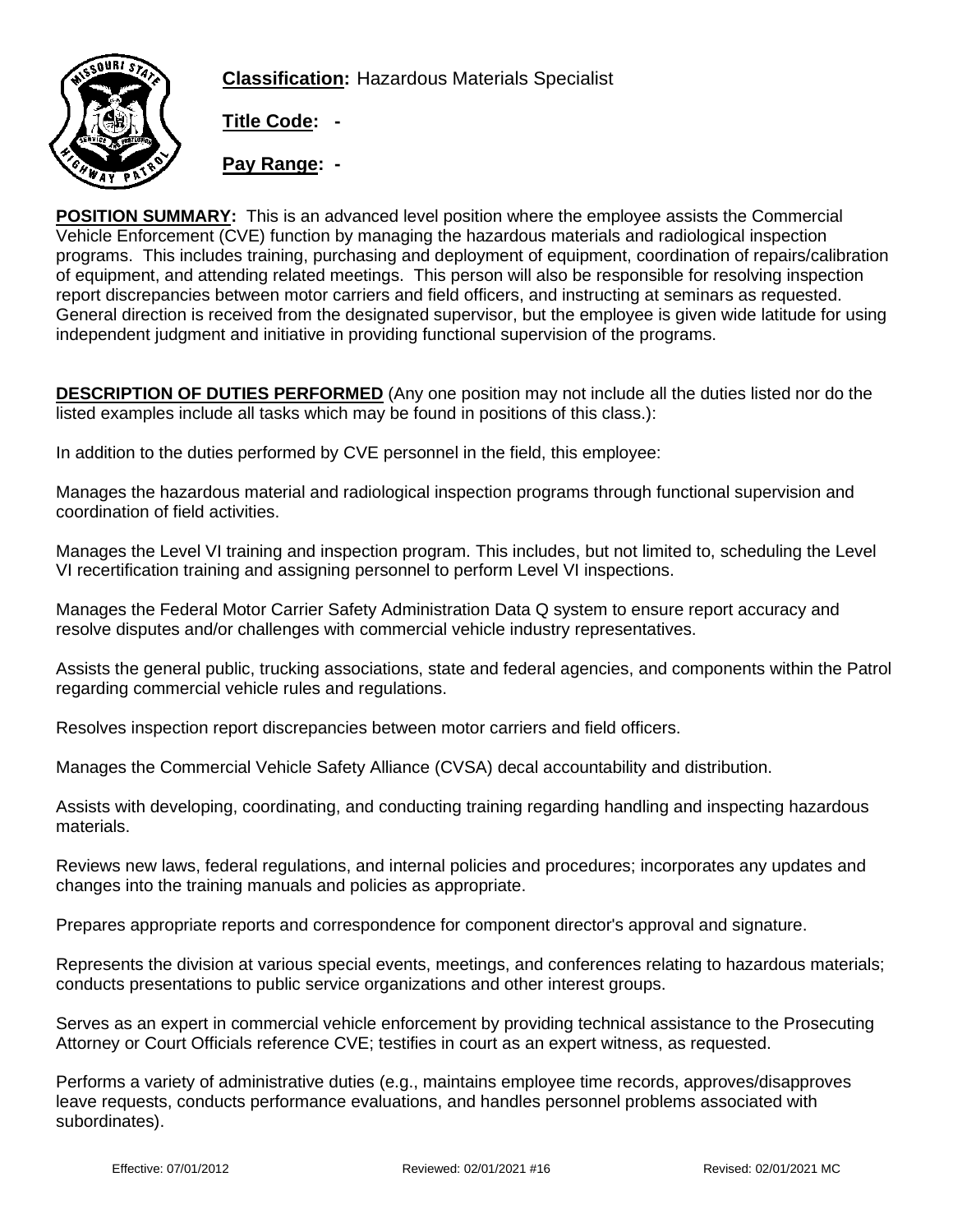May be notified to report for work on short notice to facilitate commercial vehicle accident investigation or handle other related emergencies.

Performs job-related travel as needed.

Performs other related work as assigned.

**REQUIRED KNOWLEDGE, SKILLS, AND ABILITIES:** Thorough knowledge of Patrol policies and procedures to include, but not limited to commercial vehicle enforcement.

Thorough knowledge of the laws and regulations that govern the operation and use of commercial vehicles.

Thorough knowledge of the basic techniques, practices, and procedures used in commercial vehicle enforcement operations.

Considerable knowledge of Federal Hazardous Material Regulations and Hazardous Material First Responder protocol.

Considerable knowledge of Federal Motor Carrier Safety Regulations.

Thorough knowledge of the methods, practices, tools, and materials used in installation, repair, and maintenance of weigh scales.

Working knowledge of the Safetynet System and accident reporting criteria.

Ability to instruct courses and develop lesson plans.

Ability to complete applicable technical training courses as specified by the component director.

Ability to represent the Patrol and make presentations reference commercial vehicle enforcement to a variety of individuals.

Ability to perform research and analyze information into reports and/or presentations.

Ability to make oral and written reports and presentations clearly, concisely, and effectively.

Ability to operate basic office equipment as detailed in the description of duties.

Ability to handle restricted and confidential information in a professional manner and maintain the information as such.

Ability to comprehend, communicate, and enforce state and federal laws and regulations governing commercial vehicles with firmness, tact, and impartiality.

Ability to operate assigned departmental vehicle at a high rate of speed as needed and under varying, stressful conditions to apprehend violators and respond to emergency situations.

Ability to exercise diplomacy and patience in dealing with a variety of individuals (in potentially hostile situations) with firmness, tact, and impartiality necessary to enforce commercial vehicle laws and regulations.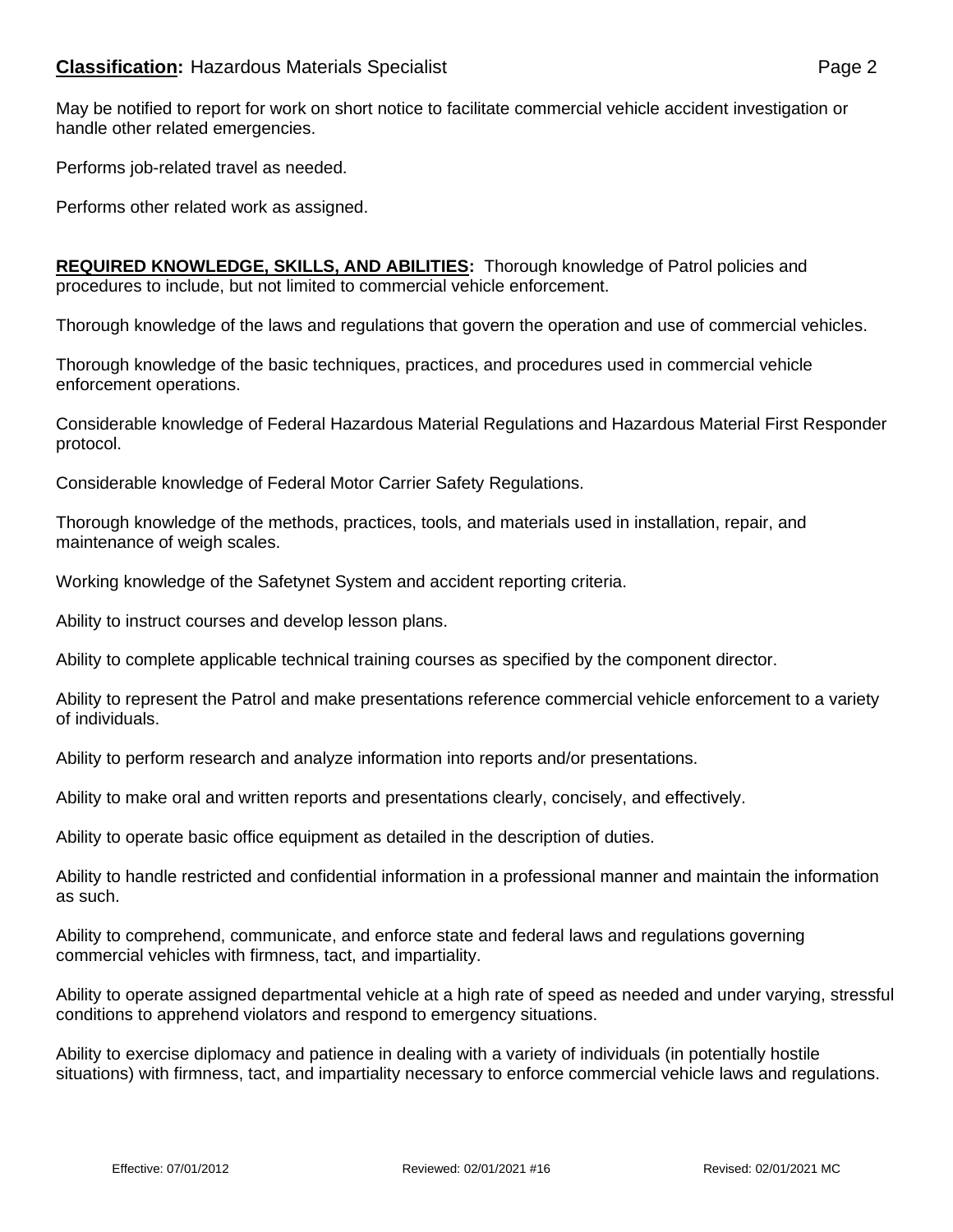## **Classification:** Hazardous Materials Specialist **Classification:** Page 3

Ability to safely and properly fire, load/unload Patrol firearms, as well as the ability to properly use and maintain OC aerosol, an ASP baton, handcuffs, and an assigned firearm.

Ability to gain and maintain physical control of persons when making a custodial arrest.

Ability to exercise patience and diplomacy in dealing with the public.

Ability to lift and transport equipment necessary to complete job duties (e.g., portable scales, hydraulic jacks, etc.).

Ability to position self and equipment under, in, around, and over vehicles and cargo being inspected.

Ability to communicate in English clearly and concisely, both orally and in writing.

Ability to maintain composure while under cross-examination regarding personal and professional qualifications and defend findings of fact and subsequent enforcement action(s) taken in court.

Ability to establish and maintain harmonious working relations with others.

Ability to work with material that may be of a sexual nature relating to criminal activity (e.g., written material, photographs, and/or verbal language, etc.).

Ability to prepare evidence for presentation in court.

Ability to maintain complex records and files.

Ability to work independently.

Ability to work outdoors in inclement weather.

Ability to report for work on short notice to investigate a commercial vehicle accident or handle other related emergencies.

Ability to perform job-related travel, as needed.

Ability to work hours as assigned.

Ability to operate a firearm, pepper mace, asp baton, and handcuffs in accordance with all applicable laws.

Ability to recertify as a first responder and in all necessary recertifications required with assigned duty weapon.

**MINIMUM EXPERIENCE AND EDUCATION REQUIRED** (The following represents the minimum qualifications used to accept applicants, provided that equivalent substitution will be permitted in case of deficiencies in either experience or education.):

Must be currently classified, or above the level of a Commercial Vehicle Officer I, having successfully completed the associated training period and maintaining all federal certifications. CVO(s) must currently possess a valid commercial vehicle enforcement commission.

Preference may be given to those possessing experience in duties related to this position.